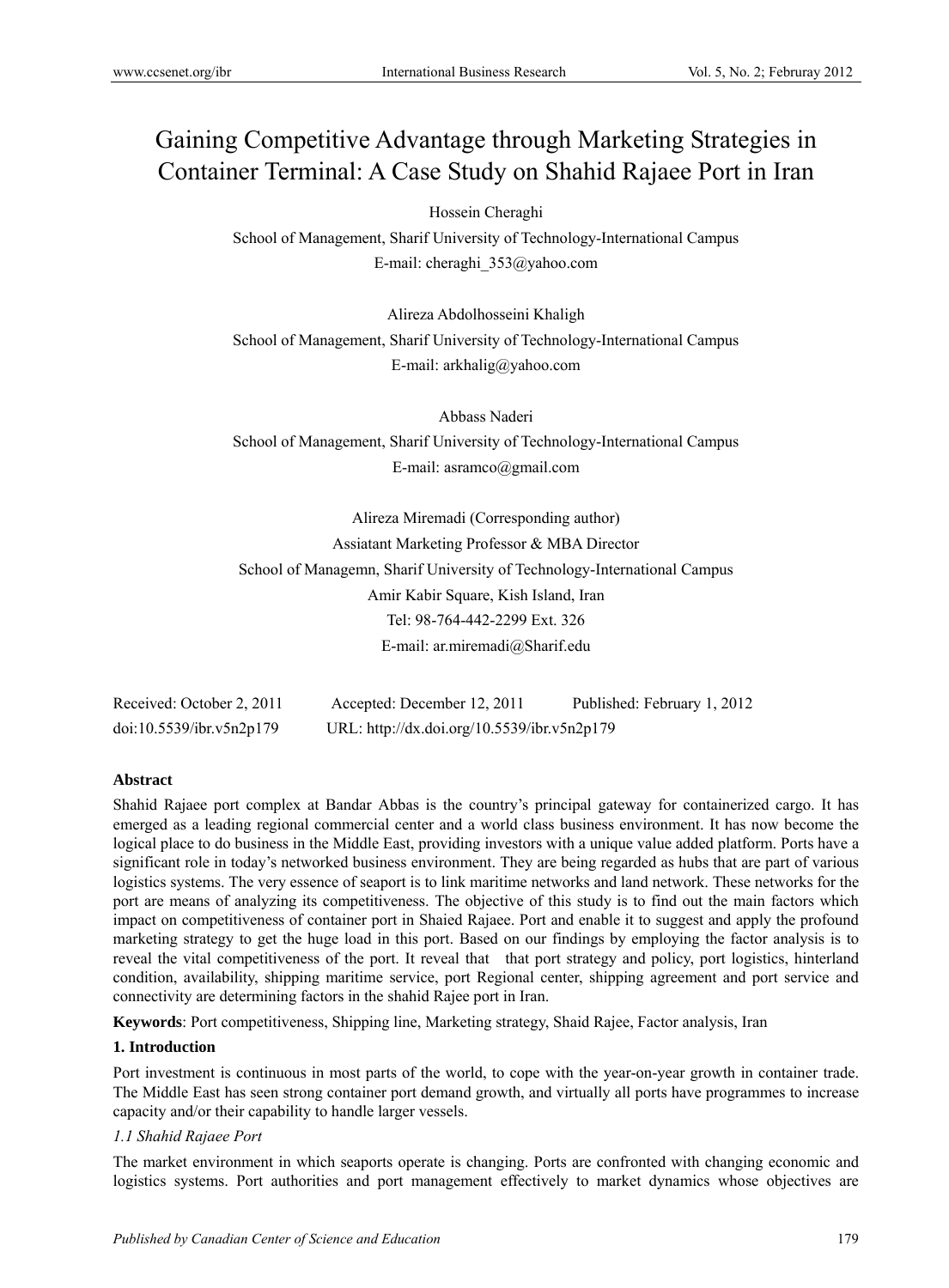significantly economic, are forced to re-assess their role and related governance structures.

The coastline of the Islamic Republic of Iran borders the Persian Gulf, the Gulf of Oman, and the Caspian Sea. All three sea areas have important ports, Iran's largest port, Bandar Abbas, is located on the Strait of Hormuz, the narrow passage separating the Persian Gulf and the Gulf of Oman. These sea areas are of high significance for the commercial navigation: the Gulf Areas due to the large hydrocarbon reserves with increasing vessel traffic, especially tanker traffic and the Caspian Sea due to the potential growth of transport through the "North-South corridor". Iran's Commercial Ports General Master Plan – Phase II covers the following eight major, and four minor ports.

Shahid Rajaee port complex at Bandar Abbas has 1,050 m of container quay, equipped with two panamax and eight post-panamax container gantry cranes, the most recent five of which were installed in 2004-05. In 2004, the handling of feederships was transferred to general cargo quays, served by mobile cranes. The container terminal is operated by Tidewater Middle East, of which the government's Ports and Shipping Organization owns 45.76 per cent. Under the country's fourth five-year plan, the government's shares are to be sold to the private sector by 2010. A second container terminal, of 70h, is due to open in 2008, with 850m of quay, 17m depth alongside and eight super post-panamax container gantry cranes. A second phase is intended to add 140h and 2,050m of quay.

#### *1.2 Capacity Forecasts of Middle East*

Based on quantification of port and terminal investment plans, capacity forecasts for the Middle East are detailed by port range and port in below Table. Container handling capacity at Middle East ports is set to increase by 148 per cent over 2006-15 to 69.6m TEU/year.

According to the anticipated course of port investment, capacity at ports on the Persian Gulf and Gulf of Oman will grow by 147 per cent over 2006-15 to 48.1m TEU/year. New terminal development at Jebel Ali is expected to boost capacity at the Dubai ports by 141 per cent to 26.5m TEU/year over this period. Abu Dhabi and Bahrain are both set to increase capacity by a factor of four with the planned development of new ports at Taweelah and Mina Khalifa respectively, whilst Kuwait's planned new Bubiyan terminal is expected to contribute to a 3.9-fold growth in capacity.

On the Arabian Sea and Gulf of Aden range, a 184 per cent increase to 9.9m TEU/year will be generated by anticipated investment programmes over 2006-15. Salalah will remain the dominant port in the range with a 173 per cent rise in capacity to 6.6m TEU/year, but the largest increase will come from Djibouti's planned new 1.6 TEU/year capacity terminals at Doraleh.

Ports on the Red Sea will see a 128 per cent increase in capacity over 2006-15, to 11.58m TEU/year, if investment proceeds as anticipated. Saudi ports – in particular Jeddah – will remain pre-eminent, with 119 per cent growth to 7.7m TEU/year, but strong increases are also planned in Jordan, Egypt and Sudan.

## **2. Literature Review**

#### *2.1 Port and Shipping*

There is an expanding interest in the changing role of ports as a result of the globalization of production and distribution (K. Bichou, 2004; Carbone, 2003; De Martino, 2003; Gray, 2004; Notteboom, 2005; Robinson, 2002; Rodrigue, 2005). Customarily, ports are taken into account to act as an interface between ships and shore by preparing shelter and berthing space, temporary storage and the supply of superstructure and infrastructure for cargo operation and movement within port. So, their functions and roles are seen as a standalone with very little attention to the importance of the other parts of the supply chain. On this basis, the main part of research in the area has been on the efficiency and performance of seaports and container terminals (Cullinane, 2002; Heng, 2005; Tongzon, 2005). Currently, ports are considered to have a new role to fulfill in the era of globalization. The development of global supply chains changes ports' role towards efficient distribution of products across supply chains as opposed to performance in loading, unloading of ships and berth availability. In this new role, the port is considered as part of a cluster of organizations in which different logistics and transport operators are involved in bringing value to the final consumers. In order to be successful, these channels require gaining a higher degree of coordination and cooperation (De Souza, 2003; Panayides, 2007; Song, 2007). There are substantial gains to be made from technology investment with the insurance that the productivity gains from technology investments are manifested in cost savings to port users. In addition, there are also consequential gains from implementing programs on customer and stakeholder relationships and from introducing value-added services. For example, an investment in a more advanced information technology to reduce turnaround times for ships can provide gains for shipping lines which can be passed onto shippers in terms of lower freight rates. More must be done to implement programs for port integration in the supply chain while maintaining more flexibility and responsiveness to the preferences of shipping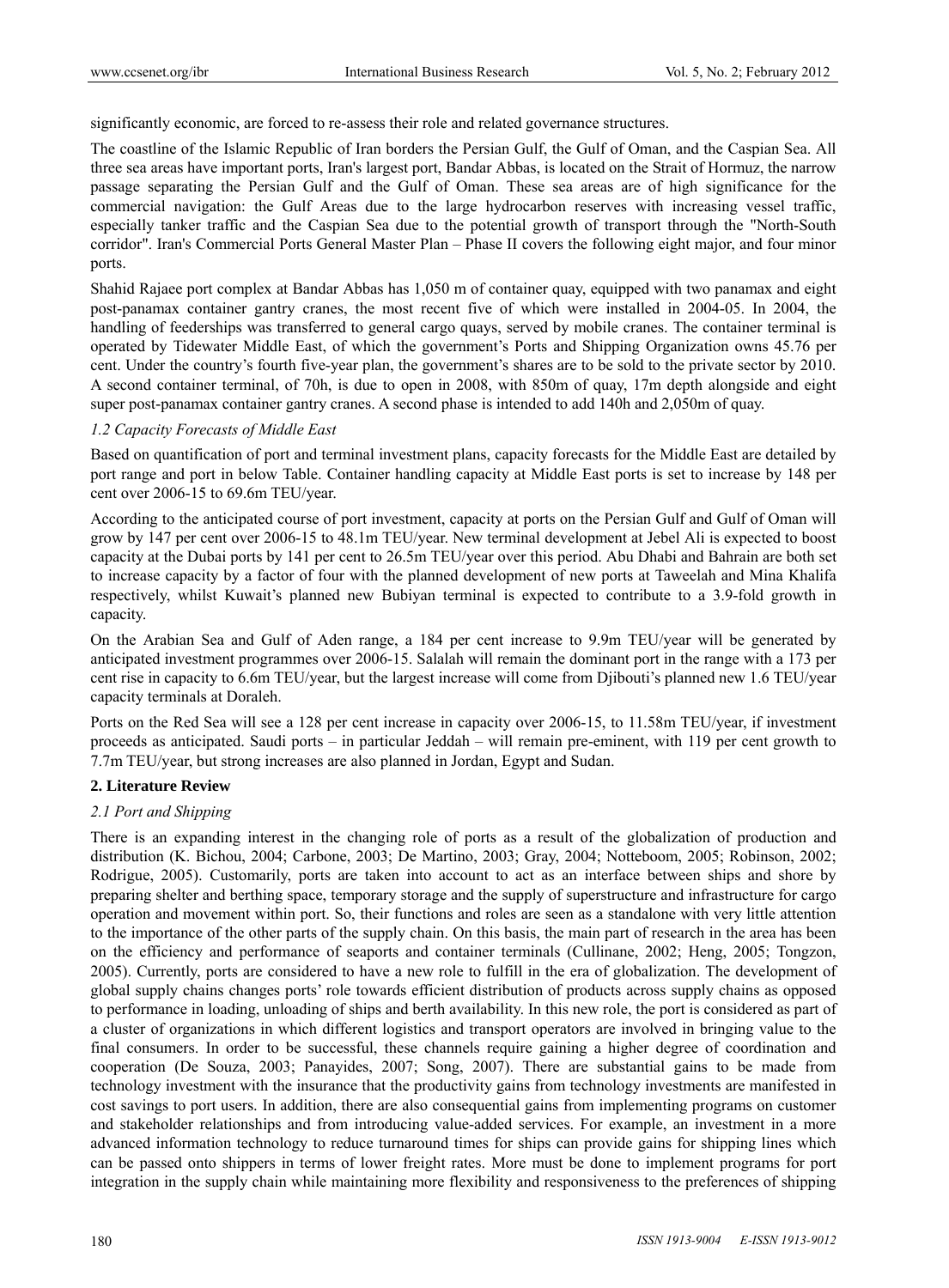lines. In spite of their pioneering work of measuring the relationship, their findings do not provide balanced views between the service providers and the actual service users. The concept of supply chain is complex and consists of a number of parties involved in the delivery and in adding value to the final product. A gap in perceptions is potentially important as it indicates either the possibility of over-emphasis on areas that customers do not value, or a potential shortfall in provision of services in areas they do. There some important factors which effect on port importance such as having Confidence in port schedules, frequency of calling vessels, variety of shipping routes, accessibility of port (Pearson, 1980), navigation distance, hinterland nearness, connectivity to ports, port facilities, availability of port, port tariffs(Willingale, 1981), average waiting time in port, port service capacity(Collison, 1984), calling frequency, tariffs, accessibility in port schedules, port congestion, inter-linked transportation networks(Slack, 1985), port costs, frequency of calling vessels, port reputation and/or loyalty, ship direct calling, experience of cargo damage(Brooks, 1984, 1985). Having loading and unloading facilities for large and/or odd-sized freight, having low freight handling shipments, providing a low frequency of loss and damage, equipment availability, offering convenient pick-up and delivery times, providing information concerning handling, offering assistance in claims handling, offering flexibility in meeting special handling requirements(P. Murphy, Dalenberg, D., Daley, J.,, 1988, 1989, 1991; P. Murphy, Daley, J., Dalenberg, D.,, 1992).Other approaches which have been proposed have divided effective factors in port industry and shipping lines by two groups: Internal and External. Internal factors like service level, availability facility capacity, status of the facility, port operation policy. External factors like international politics, change of social environment, trade market, economic factors, features of competitive ports, functional changes of transportation and materials handling(Peters, 1990), geographical location, hinterland networks, availability and efficiency of transportation, port tariffs, stability of port, port information system(UNCTAD, 1992), port facilities, inland transportation networks, container transport routes(McCalla, 1994), geographic location of ports, inland railway transportation, investment of port facilities, stability of port labor(Starr, 1994), port tariffs, safety handling of cargoes, confidence in port schedules (Tengku, 1995), custom service, rapidness, simple documents in port, cargo damage and skills of port (Chiu, 1996).

#### *2.2 Port Competitiveness*

The verification of port competitiveness has fundamentally focused on port selection criteria. In the 1980s,(Collison, 1984; Pearson, 1980; Slack, 1985; Willingale, 1981) purposed various components of port selection which covered Europe, America and South-east Asia. Moreover in the 1990s,(Brooks, 1985; McCalla, 1994; P. Murphy, Dalenberg, D., Daley, J.,, 1988, 1989, 1991; P. Murphy, Daley, J., Dalenberg, D.,, 1992; Peters, 1990; UNCTAD, 1992) exposed varying analytical dimensions and major factors influencing them. Studies in the 1990s included American studies of the geographic location of ports, inland railway transportation, investment in port facilities and the stability of port labor(Starr, 1994).

In 1995, Tengku's PhD thesis at Cardiff University entitled 'Marketing of freight liner shipping services with reference to the far-East-Europe trade: a Malaysian perspective' highlighted port tariffs, safe handling of cargoes, confidence in port schedules and port service. A year later at the same institution Chiu's PhD thesis 'Logistics performance of liner shipping in Taiwan' noted that customs service, rapidity of processing, simplicity of documentation in port, cargo damage and skills of port labor influenced port competitiveness (Table 4). Later,(Malchow, 2001) analyzed the flow of four commodities in eight major US ports. Moreover, they extended their studies in 10 major US ports by incorporating additional attributes finding that the most significant characteristic of a port was its location(Malchow, 2001). Recently,(Heng, 2005; Tongzon, 2005) suggested eight determining factors of port competitiveness and(K. Bichou, Gray, R., 2005) argued that port competition will shift from the institutional, functional and/or spatial levels to channel management.

#### **3. Research Methodology**

#### *3.1 Identifying Factors Effect on the Competitiveness of the Port and Shipping Lines*

As what mentioned, in this research we face with complexity of components. We have extracted components from different models and articles and join them to setup the base of our research. At the end, we start the analysis with 50 components. (Table 2)

#### *3.2 Data Collection*

We have conducted face-to-face interviews with participants of this research in April and May 2011, at first with 85 useable responses from 94 questionnaires were distributed in Shahid Rajaee different sections to coordinate the pilot test of our research. And then our research main tests were conducted with 320 useable responses from 343 questionnaires. Respondents' gender, age, Educational Level, job profiles have been illustrated in Table 1 to Table 4 in May 2011. Attitudes on each of the variables has been evaluated using five-point Likert scales attached firmly by the agreement level of each question with point of  $1 =$  very poor and  $5 =$  excellent.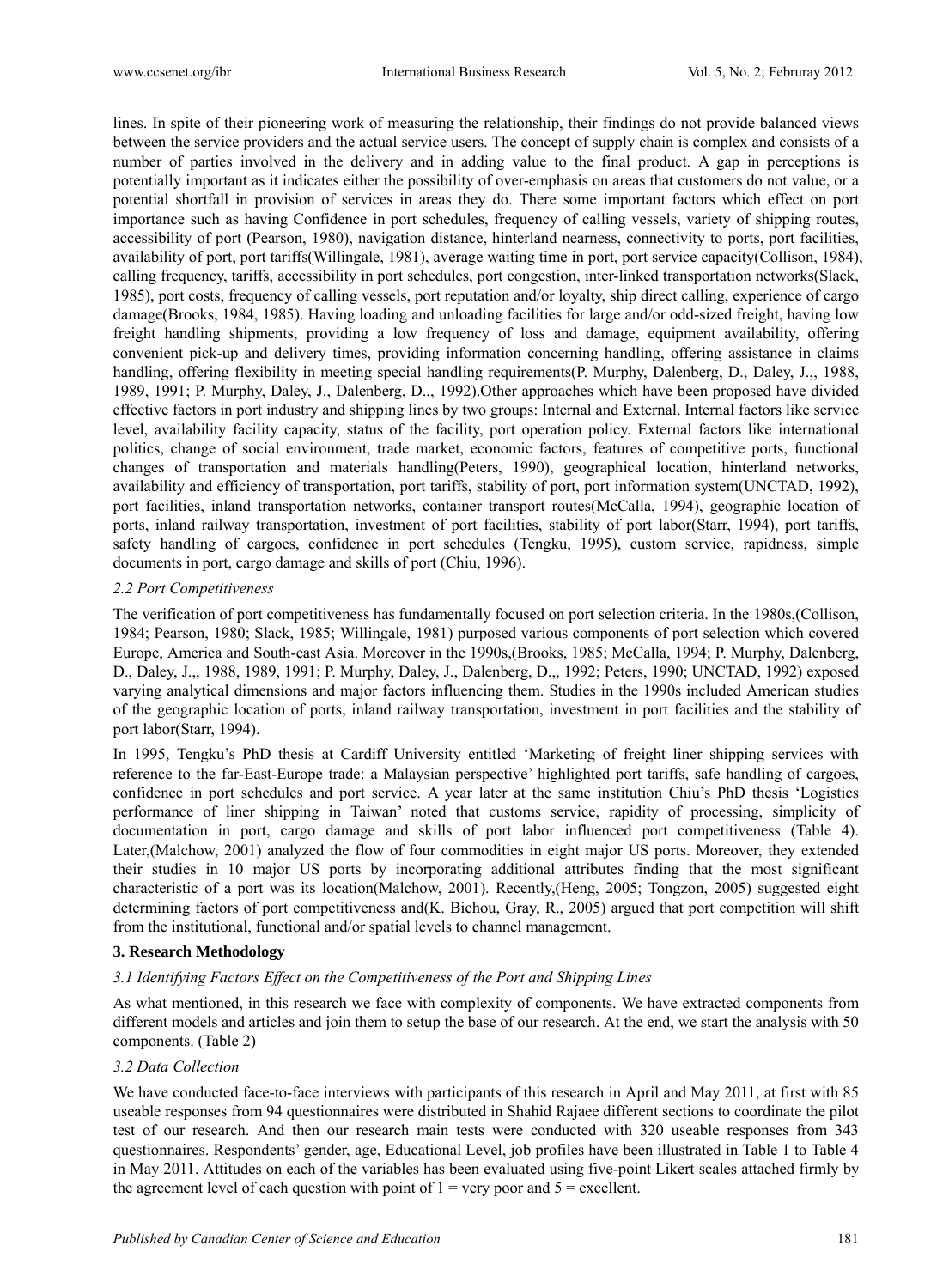## *3.3 Data Analysis*

## 3.3.1 Reliability of Pilot Test, Calculation of Sample Size (N)

A reliability test, based on Cronbach's Alpha, is used to test the internal consistency of questionnaire responses. We have used Cronbach's Alpha  $(\alpha)$  to show the reliability of pilot test. The Cronbach's Alpha of

pilot test is 0.934. It shows that the reliability of this test is high.

## 3.3.2 Reliability of Main Test

As we mentioned above, the research is conducted with considering the population upper than 294. The Cronbach's α of main test of our research is 0.843. Since the Cronbach's α is more than 0.7, it indicates our research reliable and the research questionnaire responses have high internal consistency (Cronbach, 1951; Nova´k, 2004; Ware, 1998)

#### 3.3.3 Factor Analysis Results

Factor analysis has been employed as an appropriate methodology to synchronously validate measurements in port and transport studies (Blanc, 1998; Ha, 2003; Kent, 2001; Lu, 1999; Tracey, 2004). Fundamentally, it is divided by two approaches. The first approach of factor analysis, exploratory factor analysis, is used to explore and survey purposes to establish trends and variable structures and the second, confirmatory factor analysis, is used for evaluation and analysis. This study adopted the second approach, first of all, to explore and categorize the variables and then form clusters of components and the evaluation structure.

In the first step of this research, KMO and Bartlett's Test is used to know whether it is possible to employ factor analysis to reduce attributes of the research. The Kaiser-Meyer-Olkin measure of sampling adequacy figure is 0.732 higher than 0.6 and near to 1. It shows either the number of respondents is adequate. The quantity of Bartlett's sig. is 0.000 less than 0.05. It indicates factor analysis is appropriate for to identify the model of factors. Totally, these two outputs demonstrate we have permission to run factor analysis. In the next outcome, with principle component analysis, we find that the quantity of port safety and security attribute in extraction method is 0.454 less than 0.5. It shows this attribute should be eliminated for factor reduction. The factor analysis is run for the second time and the outcome shows the port privatization should be omitted that's why it is 0.488 less than 0.5. The factor analysis is run for the third time and all the attributes quantity is higher than 0.5. So we should terminate factor reduction and go to next outcome. The third outcome is total variance explained. In this outcome, the Initial Eigenvalues part determines that 16 factors will remain and the rest are omitted from the analysis. The Rotation Sums of Squared Loadings part in our research indicates 16 extracted factors with varimax rotation have Initial Eigenvalues higher than 1.0 and can remain in the analysis. These 16 factors interpret 67 % of variables variance. We used varimax rotation to normalize the percentage of variance among factors. For example, the percentage of variance for first factor without rotation is 14.880 while it is normalized to 6.235 with varimax rotation.

The other outcome which is the main part of our analysis is the Rotated Component Matrix which contains factor loadings of each variable in remained factors after rotation. In accordance with what we mentioned in previous paragraph, our research has 16 factors and 48 variables. It means we should have had 16 factors with 3 attributes for each one, but we didn't do it. For improvement, we combine each of 2 components to build 1 factor with 6 subsets. Thus, our research has 8 factors.

#### Insert Table 3 Here

In Rotated Component Matrix, we try to categorize each factor with 3 loadings with higher absolute value. The higher value of factor loading has the more effect on total variance. With consideration to the factor analysis on 50 variables, 8 factors are identified as main factors of our research. These eight factors are: 1. Port Strategy and Policy; 2. Port Logistics; 3. Hinterland Condition; 4. Availability; 5. Shipping Maritime Service; 6. Port Regional Service; 7. Shipping Agreement; 8. Port Service and Connectivity.

#### Insert Table 4 Here

 The factor analysis shows that the variables Reliability of Schedules in Port, Port Productivity, Recognition and Reputation of Port, Port Strategic Planning, Port Marketing Strategy, and Flexibility of Rules & Regulation are categorized under the factor of Port Strategy and Policy.

 The variables Efficient Inland Transport Network, Inland Transportation Cost, Port Software Capacity, Sophistication Level of Shipping Information Software and System, Port Infrastructure and Superstructure, Port Community are grouped under the factor of Port Logistics.

 The variables Hub & Spokes Network, Deviation from Main Trunk Route, Port Congestion, Reliability of Schedules in Shipping, Ship Safety and Security, Frequency of Large Container Ship Calling are grouped under the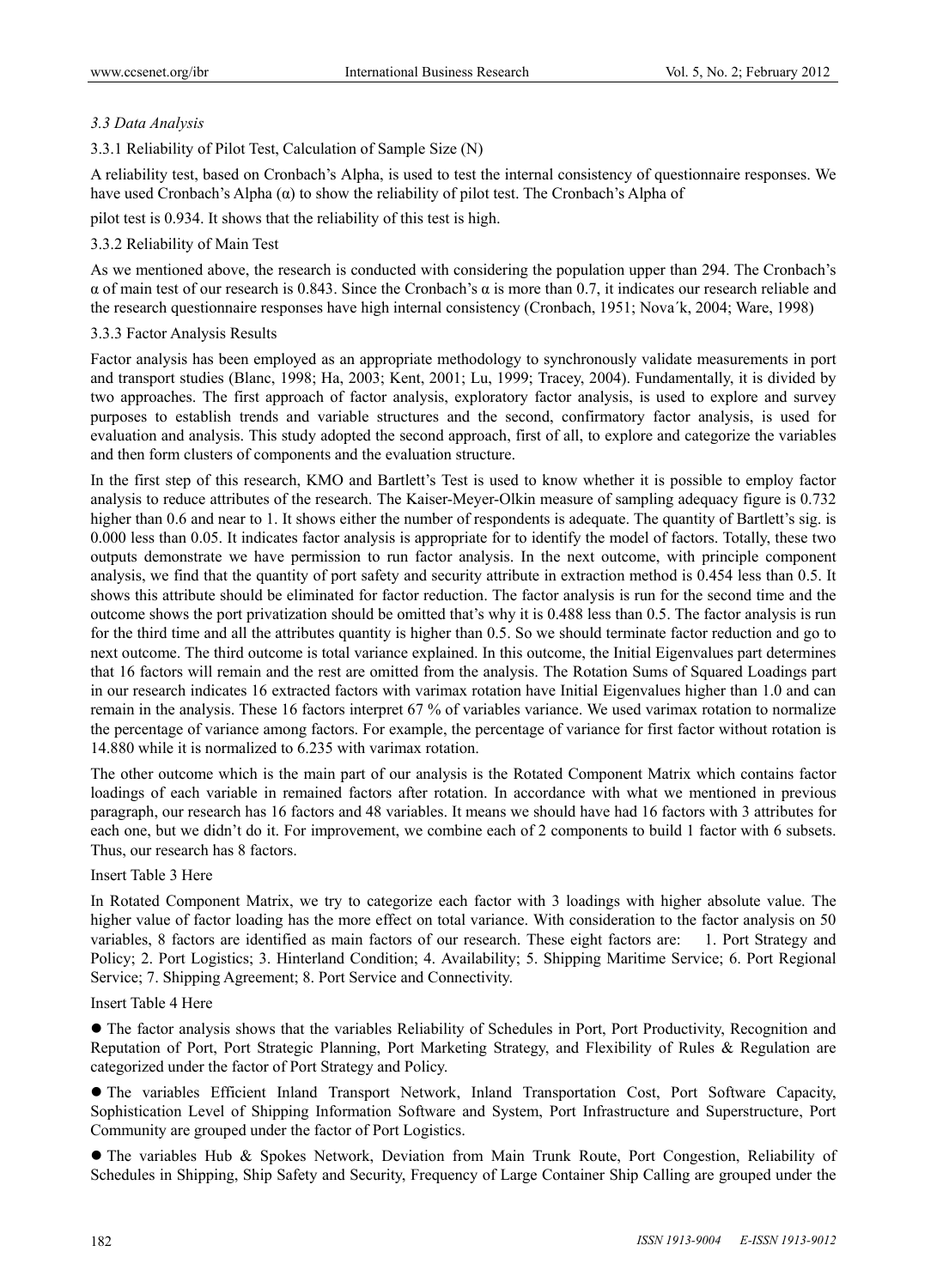factor of Hinterland Condition.

 The variables Service Differentiation, Availability of Vessel Berth on Arrival in Port, Well Articulated Logistics Flow and Added-Value Operation, Port Accessibility (Navigation Distance), Ship Capacity and Size, and Port Competition are the clusters of the factor of Availability.

 The other group of variables are Frequency of Ships Calling and Diversify of Ship Route, Frequency of Cargo Loss and Damage, Number of Direct Shipping Lines of Ocean-Going Vessel, Water Depth in Approach Channel and at Berth, Port Capacity and Size, and Port Cluster which form the factor of Shipping Maritime Service. (Table 3)

 The variables Port Location (Geographically), Special Economic Zone (SEZ) Free Economic Zone (FEZ), Cost for Cargo Handling, Transfer and Storage, Inter-Modal Link, Cost Related Vessel Entering are the clusters of the factor of Port Regional Center. (Table 3)

 Trade and Commerce Policy, Mutual Agreement of Port Users, Adaptability to the Changing Market Environment, Level of Service for Fresh Water, Bunkering, Ship products and Repair, Free Dwell Time on the Terminal, and Maritime Dependence Factors (MDF) are the loadings of the factor of Shipping Agreement. (Table 3)

 The variables Customs Clearance System, 24 Hour a Day, Seven Days a Week Service, Zero Waiting Time Service, Level of Ship Entrance and Departure, Hinterland Access, and Professionals and Skilled Labors in Shipping Operation are categorized under the factor of Port Service and Connectivity. (Table 3)

#### 3.3.4 Reliability for Factors

A reliability test, based on Cronbach's Alpha, is used to test the each internal consistency of each construct (factor) and the result shows all of 8 factors have internal consistency. Port Strategy and Policy, Port Logistics, and Availability have the  $\alpha$  values higher than 0.7 so their consistency is high, but the Cronbach's Alpha of Port Regional Service, Shipping Agreement, Port Service and Connectivity, Hinterland Condition, and Shipping Maritime Service are between 0.5 and 0.7 which shows normal consistency..(Cronbach, 1951; Nova´k, 2004; Ware, 1998).

#### **4. Findings**

As we mentioned in analysis section, now it is time to design main structured model of our research.

#### Insert Figure 2 Here

#### *4.1 Correlation of Factors*

We continue our research with analyzing the correlation of factors to measure the association among them. Satisfying this scope, we employ Pearson Correlation Coefficient and Spearman Correlation Coefficient. The correlation coefficient, which ranges from  $-1$  to  $+1$  is both a measure of the strength of the relationship and the direction of the relationship. Pearson Correlation Coefficient (r) is calculated by following equation:

The correlation coefficient, which ranges from  $-1$  to  $+1$  is both a measure of the strength of the relationship and the direction of the relationship. A correlation coefficient of 1 describes a perfect relationship in which every change of +1 in one variable is associated with a change of +1 in the other variable. A correlation of -1describes a perfect relationship in which every change of +1 in one variable is associated with a change of -1 in the other variable. A correlation of 0 describes a situation in which a change in one variable is not associated with any particular change in the other variable. In other words, knowing the value of one of the variables gives you no information about the value of the other.

The following findings have gained from verifying correlation between factors via Pearson Correlation Coefficient and Sig.

#### Insert Table 5 Here

 In according to Pearson Correlation results, the highest correlation is between Port Logistics and Availability at the 0.01 level of Pearson Sig. The Correlation Coefficient between them is 0.590.

 In according to Pearson Correlation results, Port Strategy and Policy and Port Regional Service have correlation at the 0.05 level of Pearson Sig. The Correlation Coefficient between them is 0.131.

 As Pearson Correlation results shows, there is no correlation between Port Logistics and Sipping Maritime Service.

 As Pearson Correlation results shows, there is no correlation between Hinterland Condition and Port Regional Service.

As Pearson Correlation results shows, there is no correlation between Availability and Port Regional Service.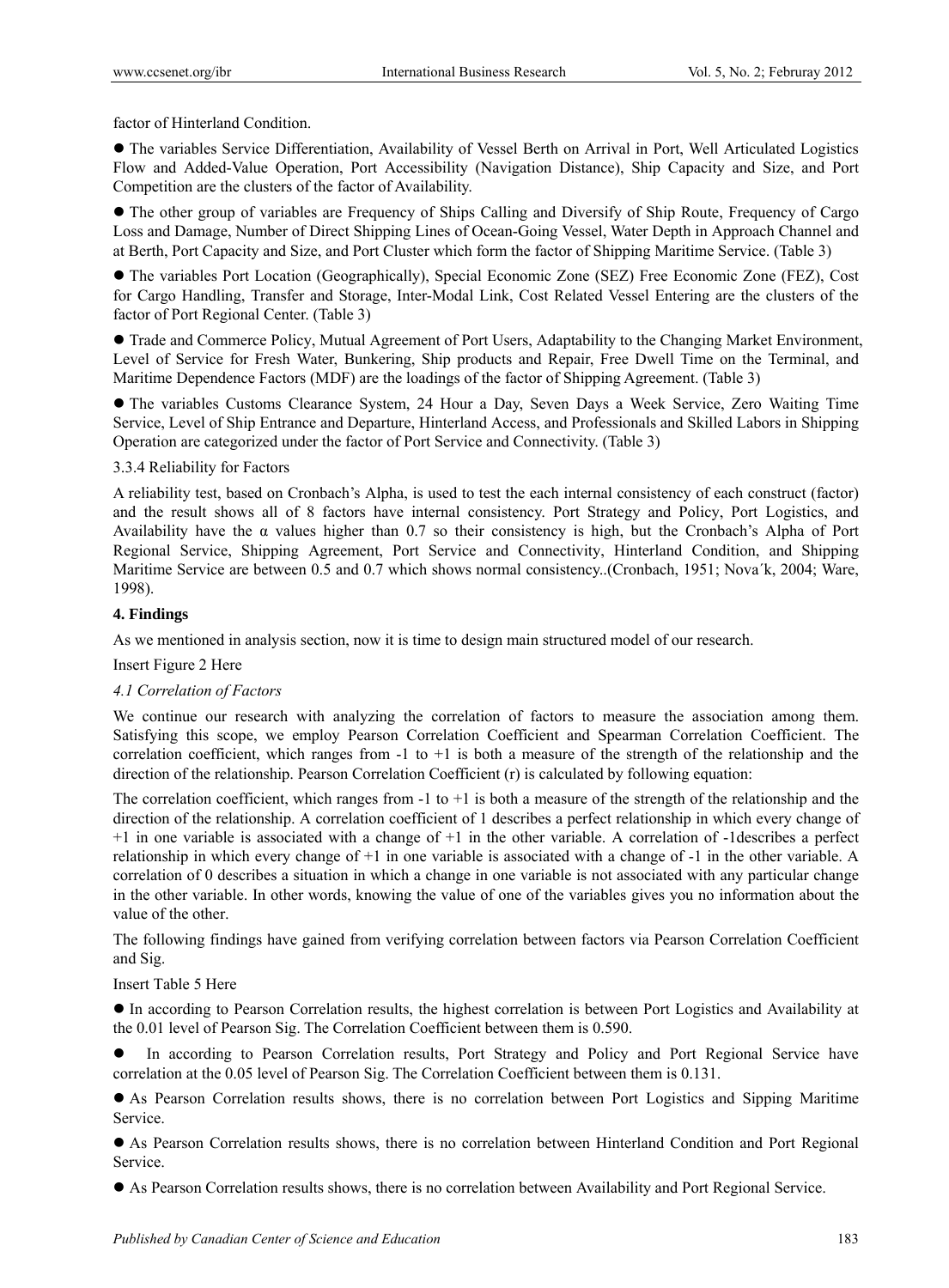In according to Pearson Correlation results, Shipping Maritime Service and Shipping Agreement and Port Service and Connectivity have correlation with all other factors at the 0.01 level of Pearson Sig.

#### *4.2 Friedman Test Result*

The Friedman test is applicable to problems with repeated-measures designs or matched-subjects designs. Friedman test is used to analyze the equality of preferences of components. In this research, we make an attempt to find out whether the preferences of 8 factors are equal or at least 2 factors have different preferences. We analyze the Relation between differences via  $H_0$  and  $H_1$  test. The interpretation of  $H_0$  is the equality of preferences of factors, and the interpretation of  $H_1$  is the difference at least between two factors. In according Friedman test, since the Sig. is less than 0.05, so the  $H_0$  is not acceptable and the effect of all the factors on competitiveness of Shahid Rajaee port and shipping is not the same. Friedman test points that the factor of *Port Regional Service* is the most important factor and has the greatest effect on competitiveness of Shahid Rajaee port and shipping.

The classification of factors as point of preference in accordance with Freidman test is as the following:

- **Port Regional Service**
- **Port Service and Connectivity**
- Shipping Agreement
- Shipping Maritime Service
- Hinterland Condition
- Port Logistics
- Availability
- Port Strategy and Policy

The main component from the clusters of Port Regional Service which has the greatest effect on competitiveness of Shahid Rajaee Port and Shipping is the Port Location. The second important component in competitiveness of the port and shipping is Competitive Advantage of Port in Ships Route*.* It is one of the clusters of port service and connectivity.

#### **5. Conclusion**

This paper contribute the first study of port competitiveness in Iran, although the existing literature has pointed out the importance of competitiveness for port but empirical work on this issue is very limited in Asia. The purpose of this paper is to determine the components and evaluate the factors which have the high impact on the competitiveness of Shahid Rajaee port and shipping lines. The identified competitiveness of attributes of shahid Rajaee port contains Port Strategy and Policy; Port Logistics; Hinterland Condition; Availability; Shipping Maritime Service; Port Regional Service; Shipping Agreement; and Port Service and Connectivity. It enables port manager to draw practical marketing strategy by knowing these attributes and absorb the huge useful terrific in this port.

#### **References**

Bichou, K. (2004). A logistics and supply chain management approach to port performance measurement. *Maritime Policy & Management*, 31(1), 47-67. http://dx.doi.org/10.1080/0308883032000174454

Bichou, K., Gray, R. (2005). A critical review of conventional terminology for classifying seaports. *Transportation Research Part A: Policy and Practice,* 39(1), 75-92. http://dx.doi.org/10.1016/j.tra.2004.11.003

Blanc, L., Wyckoff, P. (1998). A strategic success factor analysis of the New Orleans vessel traffic service. *Transportation Journal*, 38(3), 44-50.

Brooks, M. (1984). An alternative theoretical approach to the evaluation of liner shipping-Part 1. Situational factors. *Maritime Policy and Management*, 11(1), 35-43. http://dx.doi.org/10.1080/03088838400000032

Brooks, M. (1985). An alternative theoretical approach to the evaluation of liner shipping – Part 2: choice criteria. *Maritime Policy and Management*, 12(2), 145-155. http://dx.doi.org/10.1080/03088838500000050

Carbone, V. (2003). The changing role of ports in supply-chain management an empirical analysis. *Maritime Policy and Management*, 30(4), 305-320. http://dx.doi.org/10.1080/0308883032000145618

Collison, F. (1984). North to Alaska: marketing in the Pacific Northwest-Central Alaska liner trade. *Maritime Policy and Management*, 11(2), 99-112. http://dx.doi.org/10.1080/03088838400000003

Cronbach, L. (1951). Coefficient alpha and the internal structure of tests. *Psychometrika*, 16, 297-334. http://dx.doi.org/10.1007/BF02310555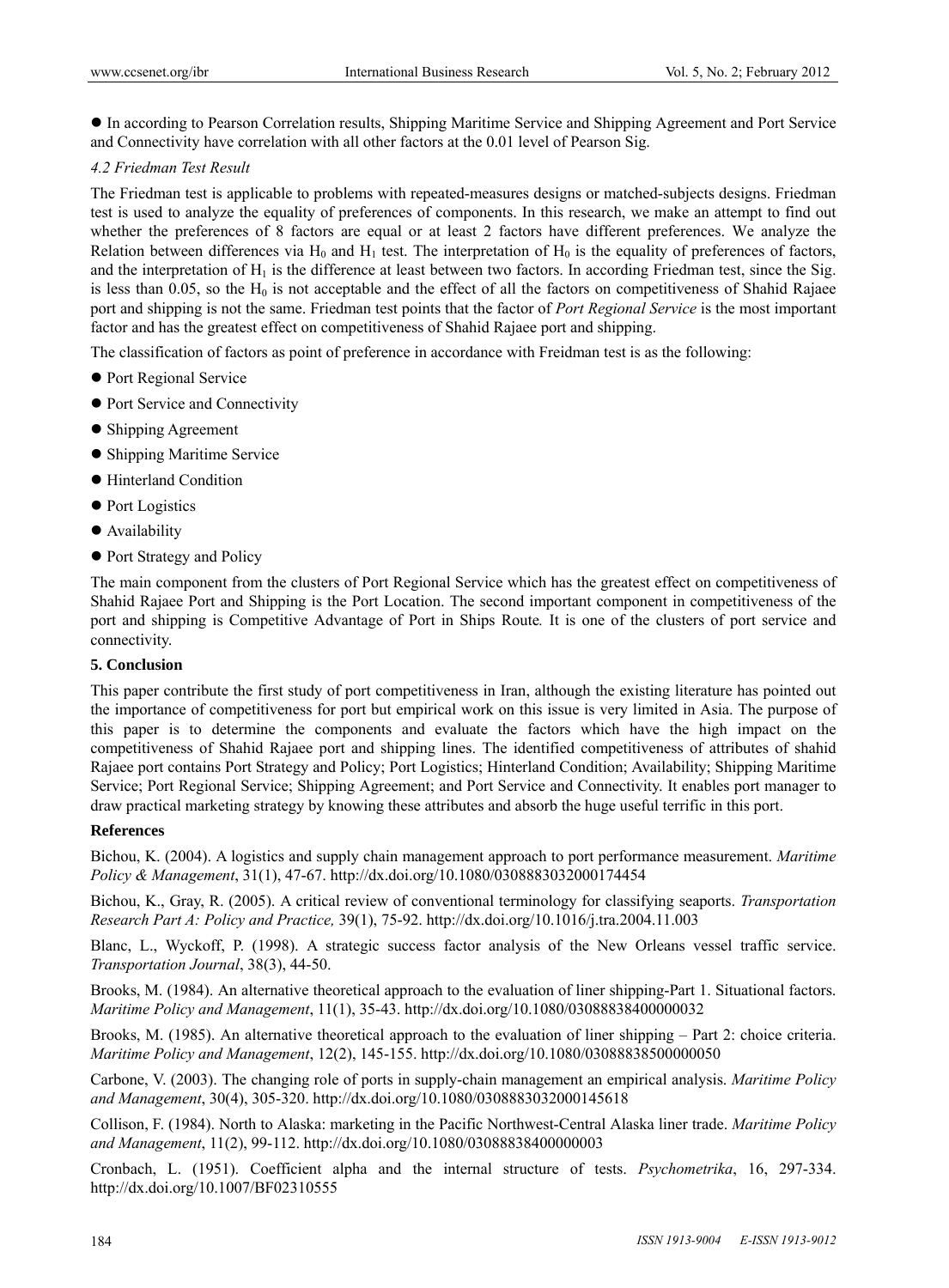Cullinane, K. (2002). A stochastic frontier model of the efficiency of major container terminals in Asia: assessing the influence of administrative and ownership structures. *Transportation Research*, A(36), 743-762. http://dx.doi.org/10.1016/S0965-8564(01)00035-0

De Martino, M. (2003). The changing role of ports in supply-chain management: an empirical analysis. *Maritime Policy and Management*, 30(4), 305-320. http://dx.doi.org/10.1080/0308883032000145618

De Souza, G. A. (2003). Liner shipping companies and terminal operators: internationalization or globalization? *Maritime Economics and Logistics*, 5, 393-412.

Gray, R. (2004). A logistics and supply chain management approach to port performance measurement. *Maritime Policy & Management*, 31(1), 47-67. http://dx.doi.org/10.1080/0308883032000174454

Ha, M. (2003). A comparison of service quality at major container ports: implications for Korean ports. *Journal of Transport Geography*, 11(1), 131-137. http://dx.doi.org/10.1016/S0966-6923(02)00069-8

Heng, W., Tongzon, J. L. (2005). Port privatization, efficiency and competitiveness: some empirical evidence from container ports. *Transportation Research*, A(39), 405-424. http://dx.doi.org.libproxy1.nus.edu.sg/10.1016/j.tra.2005.02.001

Kent, J., Parker, R., Luke, R. (2001). An empirical examination of shipper perceptions of service selection attributes in five truckload industry. *Transportation Journal*, 51(3), 27-36.

Lu, C., Marlow, P. (1999). Strategic groups in Taiwanese liner shipping. *Maritime Policy and Management*, 26(1), 1-26. http://dx.doi.org/10.1080/030888399287032

Malchow, M., Kanafani, A. (2001). A disaggregate analysis of factors influencing port selection. *Maritime Policy and Management*, 28(3), 265-277. http://dx.doi.org/10.1080/03088830110060840

McCalla, R. (1994). Canadian Container: How have they fares? How will they do? *Maritime Policy and Management*, 21(3), 207-217.

Murphy, P., Dalenberg, D., Daley, J. (1988). A contemporary perspective on international port operations. *Transportation Journal*, 28(1), 23-31.

Murphy, P., Dalenberg, D., Daley, J. (1989). Assessing international port operations. *International Journal of Physical Distribution and Materials Management*, 19(9), 3-10. http://dx.doi.org/10.1108/EUM0000000000334

Murphy, P., Dalenberg, D., Daley, J. (1991). Analysing international water transportation: the perspectives of large U.S. industrial corporations. *Journal of Business Logistics*, 12(1), 169-190.

Murphy, P., Daley, J., Dalenberg, D. (1992). Port selection criteria: an application of a transportation research framework. *Logistics and Transportation Review*, 28(3), 237.

Notteboom, T. E. (2005). Port regionalization: towards a new phase in port development. *Maritime Policy & Management*, 32(3), 297-313. http://dx.doi.org/10.1080/03088830500139885

Nova´k, A., Christine, L., Abetz, L. (2004). Development and validation of an acceptability and satisfaction questionnaire for a contraceptive vaginal ring. *Pharmaco Economics*, 22(4), 245-256. http://dx.doi.org/10.2165/00019053-200422040-00003

Panayides, P. M. (2007). *Development of ameasurement instrument for port supply chain orientation.* Paper presented at the In: Proceedings of the IAME Annual Conference 2007, 2–4 July, Athens, Greece.

Pearson, R. (1980). *Containerline Performance and Service Quality*: University of Liverpool.

Peters, H. (1990). *Structural changes in international trade and transport markets: the importance of markets*. Paper presented at the The 2nd KMI International Symposium.

Robinson, R. (2002). Ports as elements in value-driven chain systems: the new paradigm. *Maritime Policy and Management*, 25(1), 21-40. http://dx.doi.org/10.1080/03088830210132623

Rodrigue, J. P. (2005). Port regionalization: towards a new phase in port development. *Maritime Policy & Management*, 32(3), 297-313. http://dx.doi.org/10.1080/03088830500139885

Slack, B. (1985). Containerization inter-port competition and port selection. *Maritime Policy and Management*, 12(4), 293-303. http://dx.doi.org/10.1080/03088838500000043

Song, D. W. (2007). *Development of a measurement instrument for port supply chain orientation.* Paper presented at the Proceedings of the IAME Annual Conference 2007, 2–4 July, Athens, Greece.

Starr, J. (1994). The mid-Atlantic load centre: Baltimore or Hampton Road? *Maritime Policy and Management*,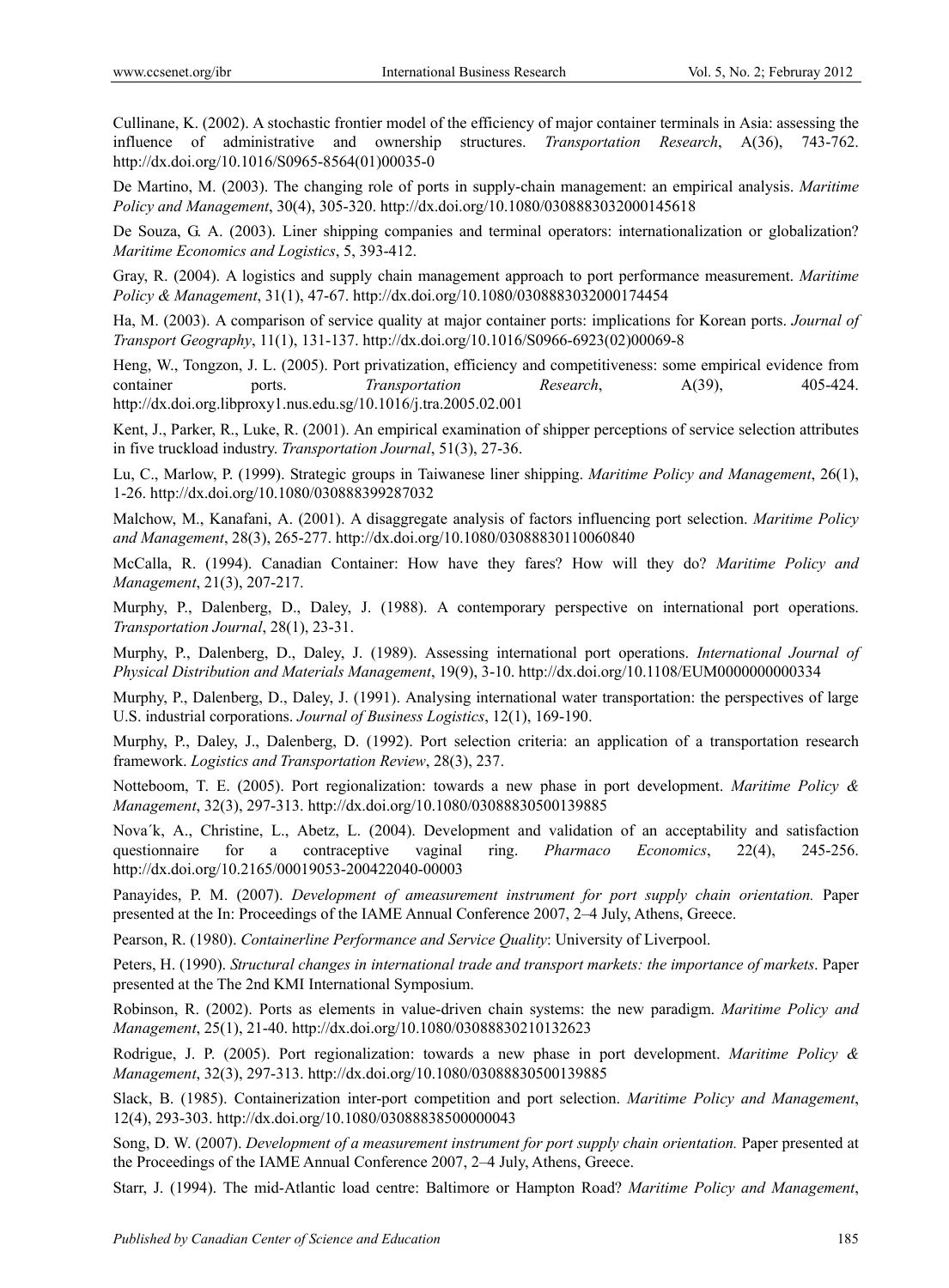#### 21(3), 219-227. http://dx.doi.org/10.1080/03088839400000045

Tracey, M. (2004). Transportation effectiveness and manufacturing firm performance. *International Journal of Logistics Management*, 15(2), 31-49. http://dx.doi.org/10.1108/09574090410700293

UNCTAD. (1992). Port Marketing and the Challenge of the Third Generation Port,*,* pp. 358-361.

Ware, J., Kosinski, M., Gandek, D. (1998). The factor structure of the health survey in 10 countries. *International Quality of Life Assessment*, 51, 159-165.

Willingale, M. (1981). The Port routing behaviour of short sea ship operator theory and practices. *Maritime Policy and Management*, 8(2), 109-120. http://dx.doi.org/10.1080/03088838100000032

Yeo, G.-T., Roe, M., Dinwoodie, J. (2008). Evaluating the competitiveness of container ports in Korea and China. *Elsevier, Transportation Research* . A(42), 910-921. http://dx.doi.org/10.1016/j.tra.2008.01.01

Table 1. Respondents' Profiles

| Gender                             | Frequency      | Percent |
|------------------------------------|----------------|---------|
| Male                               | 215            | 67.2    |
| Female                             | 105            | 32.8    |
| Total                              | 320            | 100.0   |
| Age                                | 5              | 1.6     |
| Under 18                           | $\overline{4}$ | 1.3     |
| $18 - 25$                          | 129            | 40.3    |
| $26 - 35$                          | 157            | 49.1    |
| $36 - 45$                          | 22             | 6.9     |
| $46 - 55$                          | 3              | 0.9     |
| More than 55                       | 320            | 100.0   |
| Total                              |                |         |
| <b>Educational Level</b><br>$\sim$ |                |         |
| Diploma                            | 15             | 4.7     |
| Associate of Art                   | 93             | 29.1    |
| <b>BS</b>                          | 149            | 46.6    |
| <b>MS</b>                          | 63             | 19.7    |
| Total                              | 320            | 100.0   |
| Job Profiles                       |                |         |
|                                    | 14             | 4.4     |
| Manager                            | 65             | 20.3    |
| High Expert                        | 117            | 36.6    |
| <b>Executive Expert</b>            | 32             | 10.0    |
| Port Operator                      | 47             | 14.7    |
| Terminal Operator                  | 45             | 14.1    |
| Others                             | 320            | 100.0   |
| Total                              |                |         |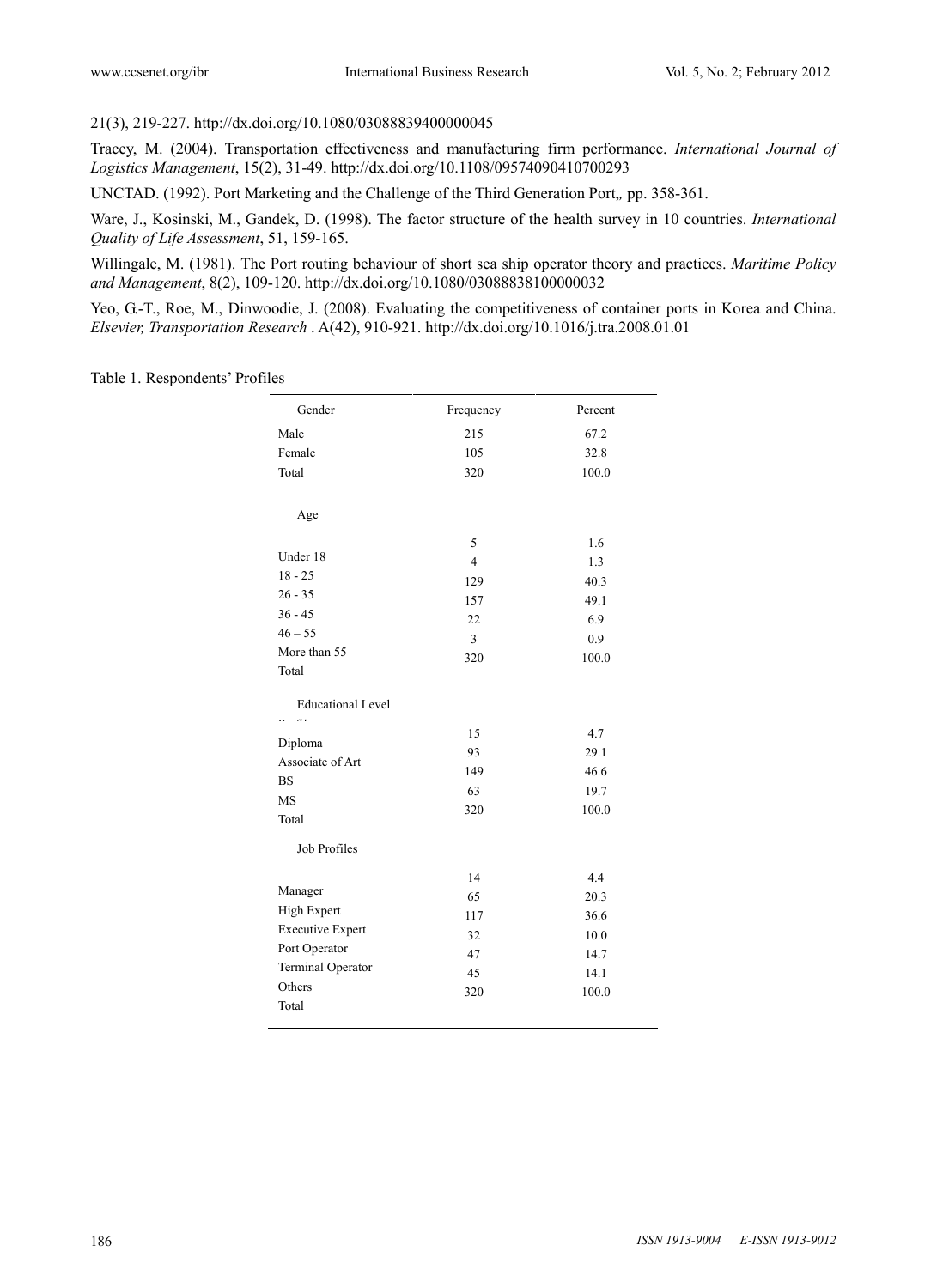# Table 2. Components of Competitiveness for Shahid Rajaee port and Shipping Lines

| Component                                                                                 |
|-------------------------------------------------------------------------------------------|
| 1. Frequency of cargo loss and damage                                                     |
| 2. Frequency of large container ship's calling                                            |
| 3. Frequency of ship's calling and diversify of ship's route                              |
| 4. Level of ship's entrance and departure navigation aids systems                         |
| 5. Number of direct calling of ocean-going vessel                                         |
| 6. Professionals and skilled labors in port operation                                     |
| 7. Ship's safety and security                                                             |
| 8. Reliability of schedules in port                                                       |
| 9. Sophistication level of port information and its application scope                     |
| 10. Port Infrastructure And Superstructure                                                |
| 11. Service capacity for ship's size                                                      |
| 12. Accessibility (navigation distance)                                                   |
| 13. Availability of vessel berth on arrival in port                                       |
| 14. Service differentiation                                                               |
| 15. Cost for cargo handling, transfer and storage (port tariff)                           |
| 16. Cost related vessel entering                                                          |
| 17. Well-articulated logistics flow that includes intermodality and added-value operation |
| 18. Efficient inland transport network                                                    |
| 19. Free dwell time on the terminal                                                       |
| 20. Port Software Capacity                                                                |
| 21. Hinterland Access                                                                     |
| 22. Port competition (internal, international, between terminals)                         |
| 23. Inland transportation cost                                                            |
| 24. Inter-modal link                                                                      |
| 25. Level of service for fresh water, bunkering and ship's products, repair               |
| 26. Deviation From Main Trunk Route                                                       |
| 27. Hub & spokes network                                                                  |
| 28. Port congestion                                                                       |
| 29. Port safety and security                                                              |
| 30. Maritime dependence factors (MDF)                                                     |
| 31. Recognition and reputation of port(Brand Image)                                       |
| 32. Reliability of schedules in port(stability of services for shipping line and shipper) |
| 33. Free economic zone (FEZ)                                                              |
| 34. Special economic zone (SEZ)                                                           |
| 35. Port location (geographically)                                                        |
| 36. Port productivity                                                                     |
| 37. Port capacity and size                                                                |
| 38. Port community                                                                        |
| 39. 24 h a day, seven days a week service                                                 |
| 40. Water depth in approach channel and at berth                                          |
| 41. Zero waiting time service                                                             |
| 42. Port cluster                                                                          |
| 43. Port strategic planning                                                               |
| 44. Port marketing strategy                                                               |
| 45. Flexibility of rules & regulation                                                     |
| 46. Port privatization                                                                    |
| 47. Adaptability to the changing market environment                                       |
| 48. Customs clearance system                                                              |
| 49. Mutual agreement of port users                                                        |

50. Trade/commerce policy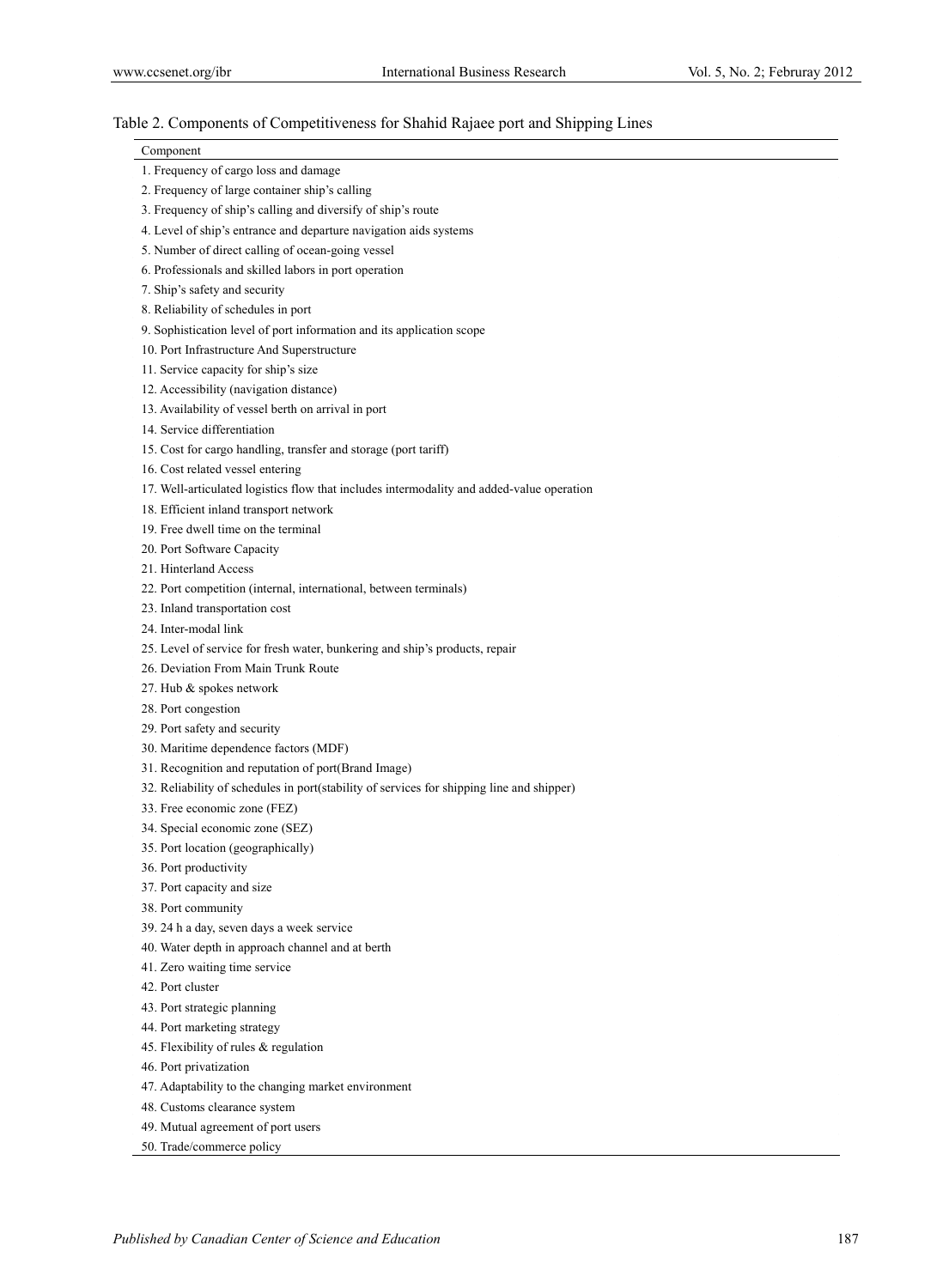# Table 3. Loadings on Each Factor Extracted from Rotated Component Matrix

| Variables                                             | Factor |       |       |       |       |       |       |          |
|-------------------------------------------------------|--------|-------|-------|-------|-------|-------|-------|----------|
|                                                       | 1      | 2     | 3     | 4     | 5     | 6     | 7     | 8        |
| 32. Reliability of Schedules in Port                  | 0.703  |       |       |       |       |       |       |          |
| 36. Port Productivity                                 | 0.695  |       |       |       |       |       |       |          |
| 31. Recognition and Reputation of Port                | 0.686  |       |       |       |       |       |       |          |
| 43. Port Strategic Planning                           | 0.730  |       |       |       |       |       |       |          |
| 44. Port Marketing Strategy                           | 0.766  |       |       |       |       |       |       |          |
| 45. Flexibility of Rules & Regulation                 | 0.672  |       |       |       |       |       |       |          |
| 18. Efficient Inland Transport Network                |        | 0.693 |       |       |       |       |       |          |
| 23. Inland Transportation Cost                        |        | 0.672 |       |       |       |       |       |          |
| 20. Port Software Capacity                            |        | 0.557 |       |       |       |       |       |          |
| 09. Sophistication Level of Shipping Information      |        |       |       |       |       |       |       |          |
| Software and System                                   |        | 0.681 |       |       |       |       |       |          |
| 10. Port Infrastructure And Superstructure            |        | 0.659 |       |       |       |       |       |          |
| 38. Port Community                                    |        | 0.215 |       |       |       |       |       |          |
| 27. Hub & Spokes Network                              |        |       | 0.707 |       |       |       |       |          |
| 26. Deviation From Main Trunk Route                   |        |       | 0.667 |       |       |       |       |          |
| 28. Port Congestion                                   |        |       | 0.651 |       |       |       |       |          |
| 08. Reliability of Schedules in Shipping              |        |       | 0.771 |       |       |       |       |          |
| 07. Ship Safety and Security                          |        |       | 0.761 |       |       |       |       |          |
| 02. Frequency of Large Container Ship Calling         |        |       | 0.414 |       |       |       |       |          |
| 14. Service Differentiation                           |        |       |       | 0.787 |       |       |       |          |
| 13. Availability of Vessel Berth on Arrival in Port   |        |       |       | 0.783 |       |       |       |          |
| 17. Well Articulated Logistics Flow and Added-Value   |        |       |       |       |       |       |       |          |
| Operation                                             |        |       |       | 0.277 |       |       |       |          |
| 12. Port Accessibility (Navigation Distance)          |        |       |       | 0.803 |       |       |       |          |
| 11. Ship Capacity and Size                            |        |       |       | 0.777 |       |       |       |          |
| 22. Port Competition                                  |        |       |       | 0.273 |       |       |       |          |
| 03. Frequency of Ships Calling and Diversify of Ship  |        |       |       |       |       |       |       |          |
| Route                                                 |        |       |       |       | 0.669 |       |       |          |
| 01. Frequency of Cargo Loss and Damage                |        |       |       |       | 0.729 |       |       |          |
| 05. Number of Direct Shipping Lines of Ocean-Going    |        |       |       |       |       |       |       |          |
| Vessel                                                |        |       |       |       | 0.437 |       |       |          |
| 40. Water Depth in Approach Channel and at Berth      |        |       |       |       | 0.779 |       |       |          |
| 37. Port Capacity and Size                            |        |       |       |       | 0.526 |       |       |          |
| 42. Port Cluster                                      |        |       |       |       | 0.350 |       |       |          |
| 35. Port Location (Geographically)                    |        |       |       |       |       | 0.758 |       |          |
| 34. Special Economic Zone (SEZ)                       |        |       |       |       |       | 0.380 |       |          |
| 33. Free Economic Zone (FEZ)                          |        |       |       |       |       | 0.312 |       |          |
| 15. Cost for Cargo Handling, Transfer and Storage     |        |       |       |       |       | 0.729 |       |          |
| 24. Inter-Modal Link                                  |        |       |       |       |       | 0.571 |       |          |
|                                                       |        |       |       |       |       | 0.547 |       |          |
| 16. Cost Related Vessel Entering                      |        |       |       |       |       |       |       |          |
| 50. Trade and Commerce Policy                         |        |       |       |       |       |       | 0.737 |          |
| 49. Mutual Agreement of Port Users                    |        |       |       |       |       |       | 0.563 |          |
| 47. Adaptability to the Changing Market Environment   |        |       |       |       |       |       | 0.268 |          |
| 25. Level of Service for Fresh Water, Bunkering, Ship |        |       |       |       |       |       | 0.659 |          |
| products and Repair                                   |        |       |       |       |       |       |       |          |
| 19. Free Dwell Time on the Terminal                   |        |       |       |       |       |       | 0.654 |          |
| 30. Maritime Dependence Factors (MDF)                 |        |       |       |       |       |       | 0.294 |          |
| 48. Customs Clearance System                          |        |       |       |       |       |       |       | 0.780    |
| 39. 24 Hour a Day, Seven Days a Week Service          |        |       |       |       |       |       |       | 0.629    |
| 41. Zero Waiting Time Service                         |        |       |       |       |       |       |       | 0.224    |
| 04. Level of Ship Entrance and Departure              |        |       |       |       |       |       |       | 0.695    |
| 21. Hinterland Access                                 |        |       |       |       |       |       |       | $-0.457$ |
| 06. Professionals and Skilled Labors in Shipping      |        |       |       |       |       |       |       | $-0.210$ |
| Operation                                             |        |       |       |       |       |       |       |          |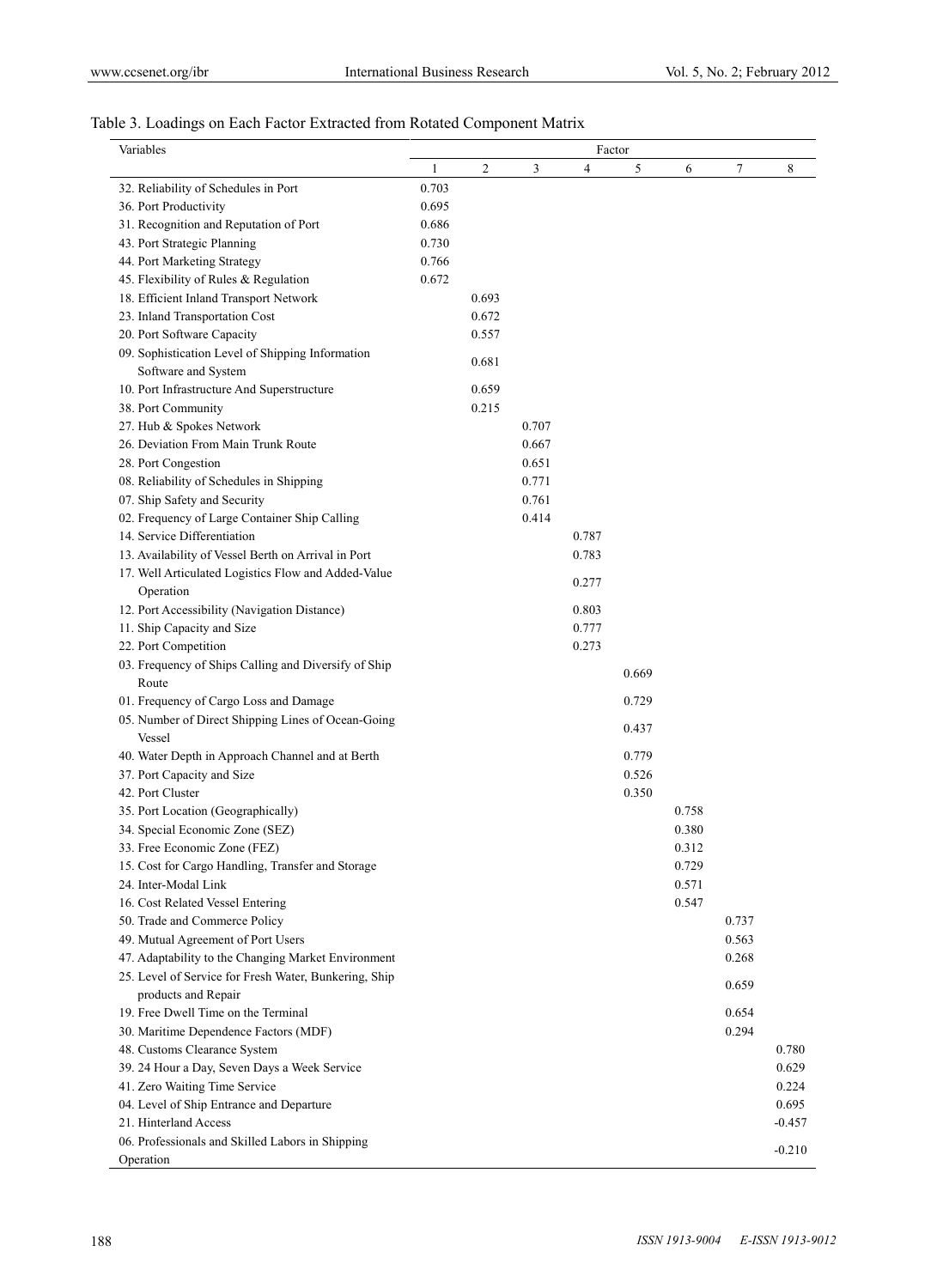## Table 4. Loadings on Each Factor Extracted from Rotated Component Matrix

| Variables                     | Cronbach's $\alpha$ |
|-------------------------------|---------------------|
| Port Strategy and Policy      | 0.874               |
| Port Logistics                | 0.842               |
| <b>Hinterland Condition</b>   | 0.698               |
| Availability                  | 0.769               |
| Shipping Maritime Service     | 0.759               |
| Port Regional Service         | 0.798               |
| Shipping Agreement            | 0.753               |
| Port Service and Connectivity | 0.737               |

# Table 5. Correlations with Pearson Coefficient

|                                     |                                      | Port<br>Strategy<br>Policy | Port<br>Logistics         | Hinterland<br>Condition   | Availability              | Shipping<br>Maritime<br>Service | Port<br>Regional<br>Service | Shipping<br>Agreement     | Port Service<br>And<br>Connectivity |
|-------------------------------------|--------------------------------------|----------------------------|---------------------------|---------------------------|---------------------------|---------------------------------|-----------------------------|---------------------------|-------------------------------------|
| Port Strategy<br>Policy             | Pearson Cor.<br>Sig. (2-tailed)<br>N | 1<br>320                   |                           |                           |                           |                                 |                             |                           |                                     |
| Port Logistics                      | Pearson Cor.<br>Sig. (2-tailed)<br>N | $0.485**$<br>0.000<br>320  | $\mathbf{1}$<br>320       |                           |                           |                                 |                             |                           |                                     |
| Hinterland<br>Condition             | Pearson Cor.<br>Sig. (2-tailed)<br>N | $0.365**$<br>0.000<br>320  | $0.501**$<br>0.000<br>320 | 1<br>320                  |                           |                                 |                             |                           |                                     |
| Availability                        | Pearson Cor.<br>Sig. (2-tailed)<br>N | $0.370**$<br>0.000<br>320  | $0.590**$<br>0.000<br>320 | 0.407<br>0.000<br>320     | 1<br>320                  |                                 |                             |                           |                                     |
| Shipping<br>Maritime<br>Service     | Pearson Cor.<br>Sig. (2-tailed)<br>N | $0.410**$<br>0.000<br>320  | $0.353**$<br>0.000<br>320 | $0.310**$<br>0.000<br>320 | $0.298**$<br>0.000<br>320 | $\mathbf{1}$<br>320             |                             |                           |                                     |
| Port Regional<br>Service            | Pearson Cor.<br>Sig. (2-tailed)<br>N | $0.131*$<br>0.019<br>320   | $0.400**$<br>0.019<br>320 | $-0.004$<br>0.937<br>320  | $-0.064$<br>0.252<br>320  | $0.144**$<br>0.010<br>320       | 1<br>320                    |                           |                                     |
| Shipping<br>Agreement               | Pearson Cor.<br>Sig. (2-tailed)<br>N | $.400**$<br>0.019<br>320   | $0.216**$<br>0.000<br>320 | $0.209**$<br>0.000<br>320 | $0.224**$<br>0.000<br>320 | $0.273**$<br>0.000<br>320       | $0.182**$<br>0.001<br>320   | $\mathbf{1}$<br>320       |                                     |
| Port Service<br>and<br>Connectivity | Pearson Cor.<br>Sig. (2-tailed)<br>N | $0.304**$<br>0.000<br>320  | $0.355**$<br>0.000<br>320 | $0.326**$<br>0.000<br>320 | $0.249**$<br>0.000<br>320 | $0.308**$<br>0.000<br>320       | $0.163**$<br>0.003<br>320   | $0.246**$<br>0.000<br>320 | $\mathbf{1}$<br>320                 |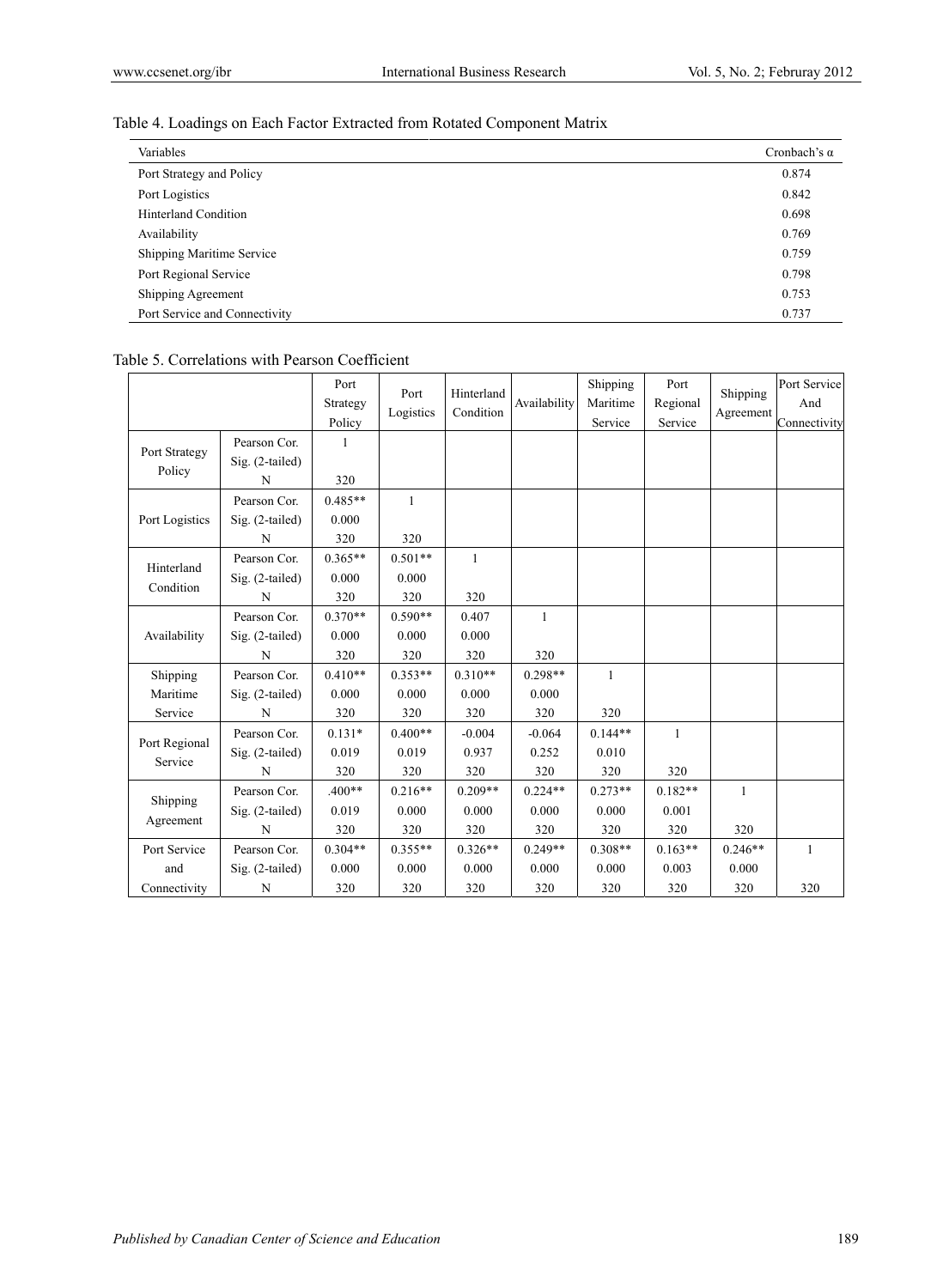

# **Sea Port System**

Figure 1. Selection of Determinants of Competitiveness of Port and Shipping Lines (Gi-Tae Yeo, 2008)